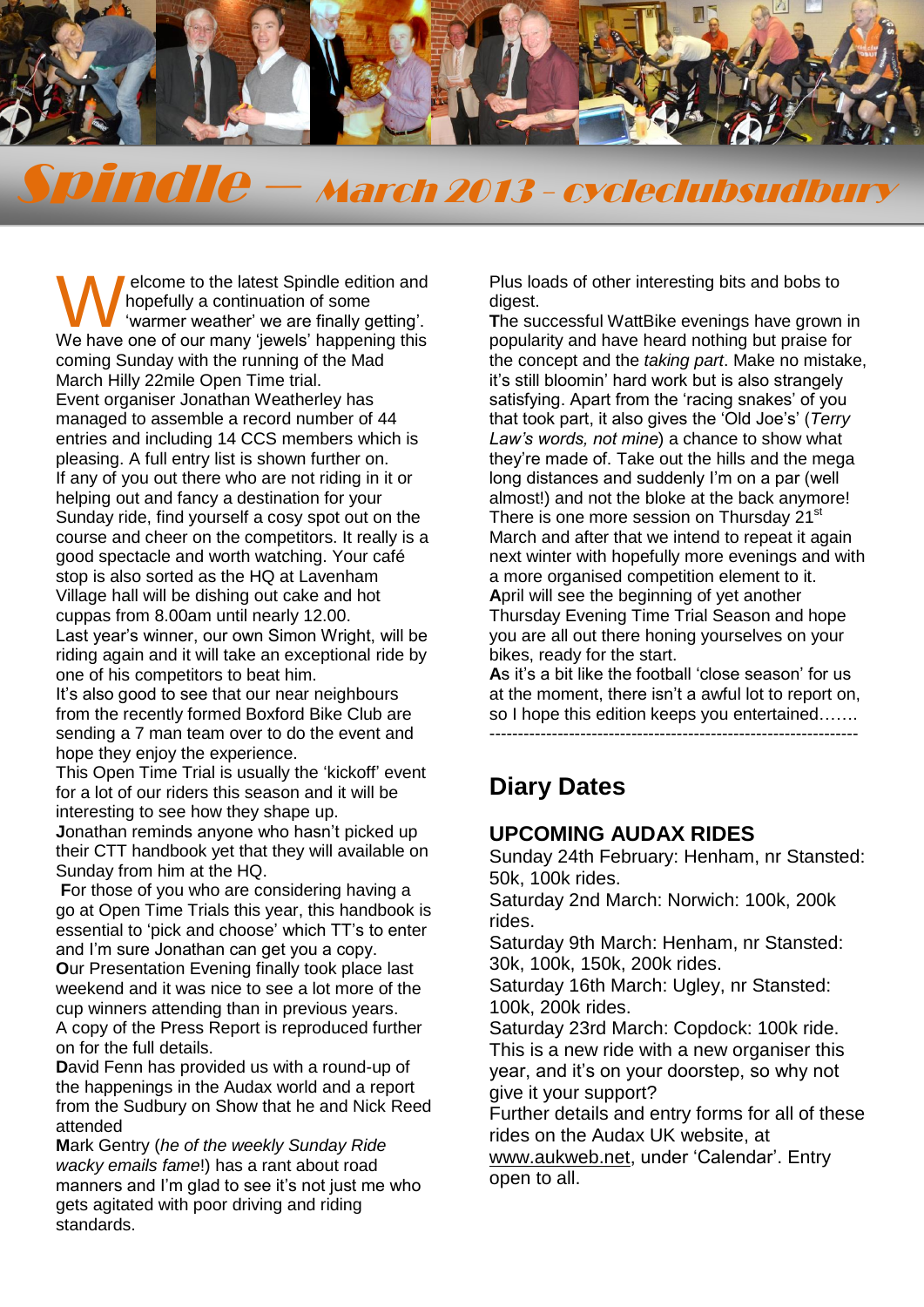## **UPCOMING LOCAL RELIABILITY AND SPORTIVE RIDES**

Sunday 3rd March; Colchester Rovers - Great Bentley Village Hall - no web details available at present. This clashes with our Mad March Hilly Time trial, unfortunately. You know where you should be!

**\*\*\***Sunday 14 April; Boxford Cycle Club\*\*\* **Boxford Tornado Sportive** is now **SOLD OUT**, I believe but check……………… [http://www.boxfordbikeclub.co.uk/the-boxford](http://www.boxfordbikeclub.co.uk/the-boxford-tornado-grand-cycl)[tornado-grand-cycl](http://www.boxfordbikeclub.co.uk/the-boxford-tornado-grand-cycl)

## **7.00 – 9.30pm, 21st MARCH; WATT BIKE EVENING**

Last of the series; if you haven't been yet, give it a try! Only £2 per rider, at The Stevenson Centre, off Broom Street, Great Cornard, CO10 0WD, a Watt Bike evening; mini-races, time-trials etc – or just measure your output!

## **SUNDAY 3rd MARCH: CCS MAD MARCH HILLY OPEN TIME TRIAL**

Far too late to enter now, but still worth turning out just to watch. This is a 22 mile (35 km) time trial on a 'sporting' course, from Lavenham through Great Waldingfield and along Valley Road, then left, through Newton Green and left and through to the Hadleigh bypass. Left there, left at Letts Pools to Monks Eleigh, and back to Lavenham. The venue for this event is the Lavenham Village Hall, at the rear of the public car park adjacent to the Cock Inn, on the B1071 Sudbury road. For details of the course, see 'Events', 'Open Time Trial' on the CCS website. First rider off at 8.30am. Tea and refreshments available before, during and after the event.

## **BILDESTON COMMUNITY CYCLING:**

SATURDAY 9th MARCH.

There will be a Winter Warmer Saturday morning ride of about 25 miles, with a cafe stop, all starting at 9.30am from Bildeston Market Square. Everyone welcome – just turn up. This is a social ride, rather than at fast ride. Any queries contact Robin Weaver; email [robin@cycleclubsudbury.com,](mailto:robin@cycleclubsudbury.com) or phone 01449 741048.

## **CONTRIBUTIONS TO THE CCS WEBSITE**

Any member is invited to submit news items, event dates, reports on events/rides, to the CCS website. Just e-mail the item, whatever it is, to Robin Weaver, at

[pamandrobinw@gmail.com.](mailto:pamandrobinw@gmail.com)

Photos can be added to the CCS page on Flickr.

If you want to chat to other members on-line, arrange rides etc, the *CCS Facebook* page is the place to go.

Links to both sites are on the CCS website Homepage, www.cycleclubsudbury.co.uk

## **PRESENTATION EVENING………**

*(As per Press Report)*

## **Cycle Club Sudbury**

finally held their annual dinner and presentation evening at The Granary in Sudbury, after the initial



date, a month earlier, had to be postponed due to snowy conditions. A good gathering of prize winners and members assembled for the presentation by club President and Life Member Geoff Morse, of nearly 40 cups and medals won during the 2012 season. Club Chairman, David Fenn, spoke of another successful season for the club and highlighted that three members within the club are currently training to become accredited British Cycling Coaches which will hopefully lead to more local youngsters taking up the sport. He also pointed out that during the year four new club records were achieved on the Open Time Trial courses, which is always a good indication that the competitive element within the club's riders is progressing.

The prestigious Club Rider of the Year trophy went to Rob Davies who also claimed the

25mile and 50mile Open TT cups, together with the Veterans Best All Rounder award. And following in his dad's wheel tracks, Rob's son Jack won the 10mile TT Junior championship in his first season with the club.

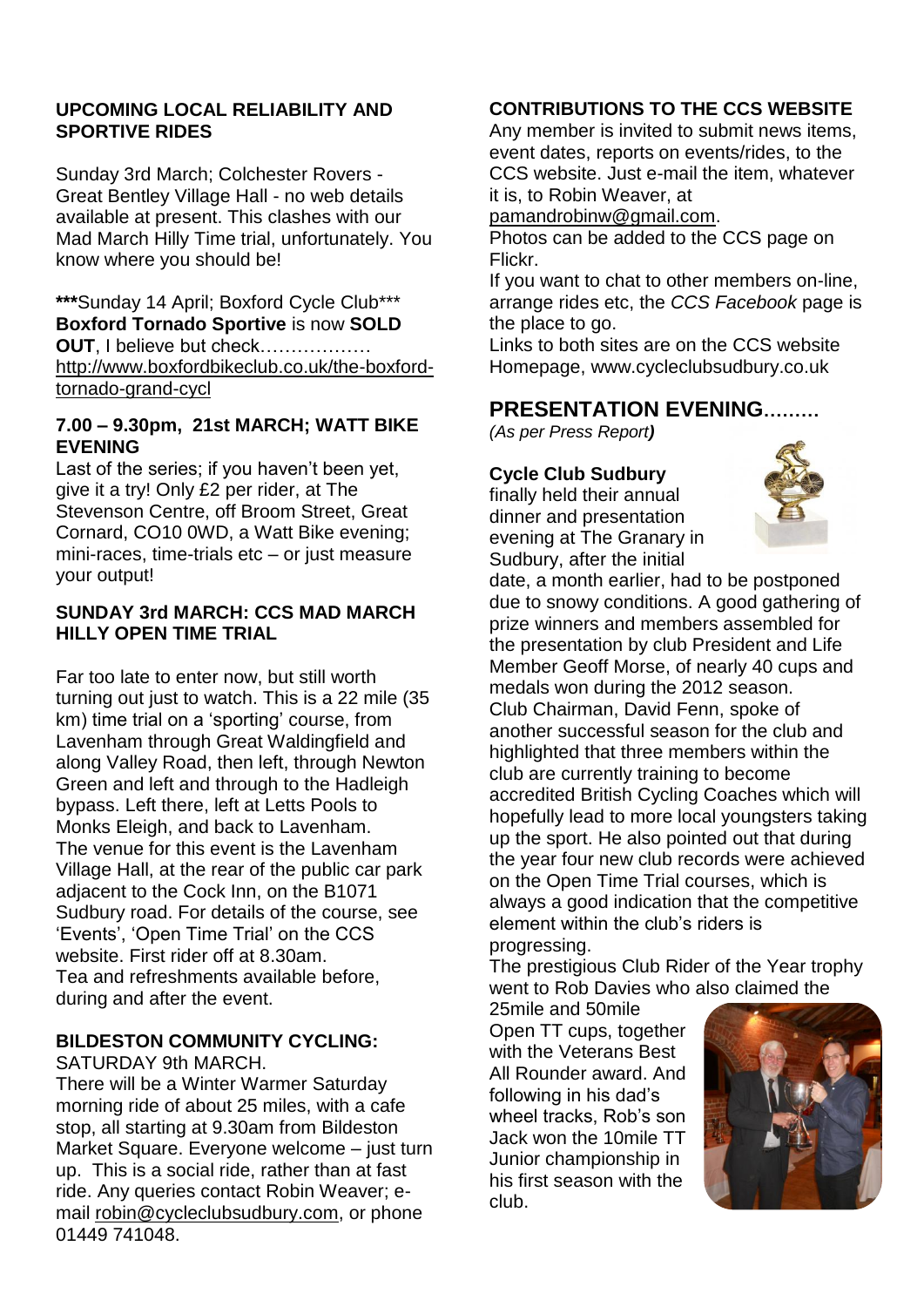

The Ladies Trophy went to Kirsty White who performed well during the Evening Time Trials and also created a new 30mile Open TT club record.

Clubman of the Year went to Chairman David Fenn, recognising the incredible amount of behind the scenes work during the year he does to keep the club in the limelight. Veteran rider Simon Daw collected the trophy for Best All



Rounder for 25, 50 and 100mile TT's. Simon Wright claimed the fastest time in the club's 10mile TT championship along with the Vets title with Barbara Law taking the fastest Ladies time.

Also in the 10mile championship, Veteran Bob Bush pipped young rider Tom Littlewood for first place on Handicap. This highlights one of the great strengths of competitive cycling in that age is no barrier as there is over 50 years difference between these riders and that they both



have the same desire to win. Tom also won the 10mile Juvenile TT trophy.



The 20 week long Thursday Evening TT Series was decided in the closing stages and won by veteran Darren Rule from another of the clubs juniors, Charlie Pratt who secured a worthy second place.

Mat Shotbolt was a clear winner in the 4 courses B.A.R. with a string of late season fastest times. He also broke one of the course records for good measure.

The long distance AudaxTrophy went to Peter



Faulks with 5161kms ridden in organised Audax events throughout the country during the year. £230 was raised during the evening which will all be donated to the clubs chosen charity East Anglian Children's Hospice.

--------------------------------------



## **British Cycling Coaches**

As many of you will be aware the club is currently having three club members trained as coaches. They have completed their first training session and now have to complete a series of practical coaching sessions prior to their final assessment in mid April. Whilst their coaching training is aimed at 11 to 16 year olds these practical sessions can be undertaken using club members as the purpose is for the trainee coaches to gain experience and perfect their techniques prior to final assessment. These training sessions need to be carried out in a traffic free environment so agreement has been made with Howletts Garage at Lavenham to make use of their rear yard which has sufficient space for our purposes. Club members are requested to make every effort to assist our trainee coaches during this interim period prior to their final assessment. So what we need now is for nine club members to volunteer to act as 'guinea pigs' on these training sessions. Currently we are proposing to run the sessions on a Sunday morning commencing on Sunday 10<sup>th</sup> March, actual date and time to be confirmed. The sessions will run for about 1 ½ hours and we expect 2 to 3 sessions will be needed. When we discussed coaching during the AGM a number of members kindly offered their time to assist the coaches, we trust you are still available. Looking to the future we are currently in communication with three schools in the Sudbury area, Woodhall, St Gregory's and Pot Kiln. The aim is to get our qualified coaches into the schools to encourage youngsters to take up the sport. At the moment we are getting a positive feedback from the schools. Would members who are prepared to give up some time to assist on a Sunday morning please get in touch with either myself or Adam Chamberlin as soon as possible to confirm their availability. *David Fenn*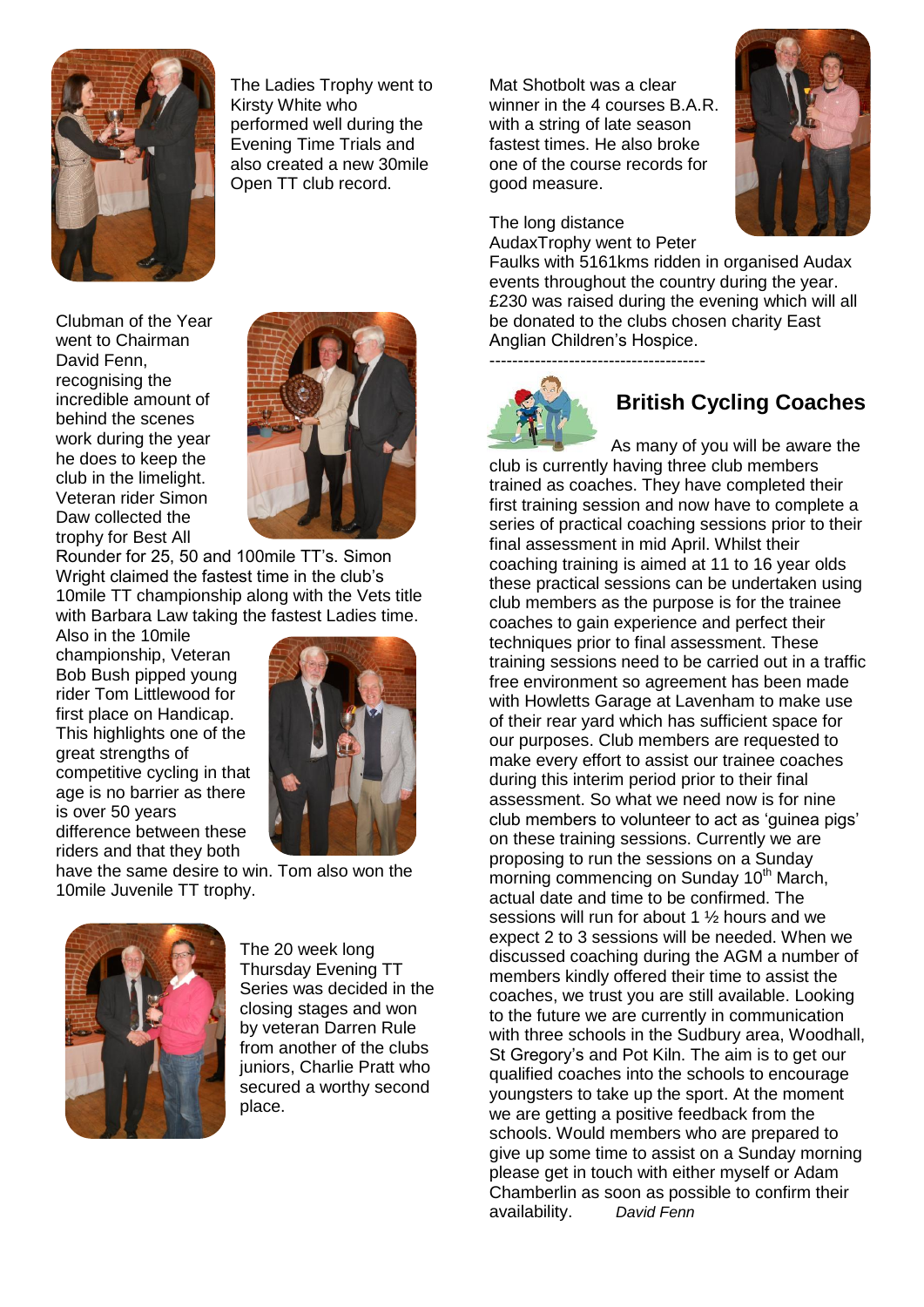## *CCS 2013 WINTER WATT BIKE EVENING RESULTS*

*(Compiled by Robin Weaver)*

## **CCS WATT BIKE EVENING 17th JANUARY**



*NOTE THAT INDIVIDUAL TIMES FOR 100, 200m RACES ARE NOT ABSOLUTELY CERTAIN – THERE MAY HAVE BEEN SOME CONE COLOUR CONFUSION! WHERE RIDERS RODE 2 RACES AT THE SAME DISTANCE, THE FASTEST IS RECORDED.*

### **100 METRES RACE 100 METRES RACE**

| <b>NAME</b>            | AV. WATTS<br>TIME | NAME                   | <b>TIME</b> |
|------------------------|-------------------|------------------------|-------------|
| PETER GIBSON           | 5.20              | PETER GIBSON           | 5.18        |
| DARREN PRATT           | 5.51              | <b>JAMIE HOWE</b>      | 5.40        |
| <b>CHARLIE PRATT</b>   | 5.56              | <b>ANDREW BIGG</b>     | 5.93        |
| <b>ASHTON DYSON</b>    | 5.64              | <b>TREVOR HALE</b>     | 5.98        |
| <b>ROBIN WEAVER</b>    | 6.10              | <b>TERRY LAW</b>       | 6.00        |
| <b>KAREN MOORHOUSE</b> | 6.19              | <b>SIMON DAW</b>       | 6.06        |
| DAVID MILLER           | 6.19              | <b>SIMON NORTON</b>    | 6.14        |
| <b>TREVOR HALE</b>     | 6.36              | <b>ROBIN WEAVER</b>    | 6.63        |
| <b>MARK JAY</b>        | 6.41              | <b>NICK REED</b>       | 6.89        |
| <b>FRANCIS KEANELY</b> | 6.41              | <b>KAREN MOORHOUSE</b> | 7.16        |
| <b>DENISE LEEDER</b>   | 6.44              | <b>BARBARA LAW</b>     | 8.25        |
| <b>BRIAN MANN</b>      | 6.74              | <b>JAMES HANCOCK</b>   | 9.76        |
| <b>BOB BUSH</b>        | 7.40              |                        |             |
| ROGER RUSH             | 7.65              |                        |             |
| <b>BARBARA LAW</b>     | 8.06              |                        |             |

## **CCS WATT BIKE EVENING 21st FEBRUARY**

*WHERE RIDERS RODE 2 RACES AT THE SAME DISTANCE, THE FASTEST IS RECORDED.*

| <b>NAME</b>         | <b>TIME</b> | AV. WATTS | <b>NAME</b>            | TIME |      | AV. WATTS |     |
|---------------------|-------------|-----------|------------------------|------|------|-----------|-----|
| PETER GIBSON        |             | 5.20      | PETER GIBSON           |      | 5.18 |           | 955 |
| DARREN PRATT        |             | 5.51      | <b>JAMIE HOWE</b>      |      | 5.40 |           | 922 |
| CHARLIE PRATT       |             | 5.56      | <b>ANDREW BIGG</b>     |      | 5.93 |           |     |
| ASHTON DYSON        |             | 5.64      | <b>TREVOR HALE</b>     |      | 5.98 |           | 673 |
| ROBIN WEAVER        |             | 6.10      | <b>TERRY LAW</b>       |      | 6.00 |           | 728 |
| KAREN MOORHOUSE     |             | 6.19      | <b>SIMON DAW</b>       |      | 6.06 |           | 705 |
| <b>DAVID MILLER</b> |             | 6.19      | <b>SIMON NORTON</b>    |      | 6.14 |           | 705 |
| <b>TREVOR HALE</b>  |             | 6.36      | ROBIN WEAVER           |      | 6.63 |           |     |
| MARK JAY            |             | 6.41      | NICK REED              |      | 6.89 |           | 521 |
| FRANCIS KEANELY     |             | 6.41      | <b>KAREN MOORHOUSE</b> |      | 7.16 |           | 464 |
| DENISE LEEDER       |             | 6.44      | <b>BARBARA LAW</b>     |      | 8.25 |           | 312 |
| <b>BRIAN MANN</b>   |             | 6.74      | <b>JAMES HANCOCK</b>   |      | 9.76 |           | 201 |

| <b>NAME</b>            | TIME<br>AV. WATTS | <b>NAME</b>            | <b>TIME</b> | AV. WATTS |
|------------------------|-------------------|------------------------|-------------|-----------|
| DARREN PRATT           | 13.88             | <b>DARREN PRATT</b>    | 13.59       | 964       |
| <b>CHARLIE PRATT</b>   | 13.94             | <b>ANDREW BIGG</b>     | 15.03       | 710       |
| <b>ADAM CHAMBERLIN</b> | 14.57             | <b>CHARLIE PRATT</b>   | 15.03       | 711       |
| DAVID MILLER           | 14.65             | <b>JAMIE HOWE</b>      | 15.10       | 710       |
| <b>ASHTON DYSON</b>    | 14.81             | <b>MALCOLM BORG</b>    | 15.57       | 638       |
| PETER GIBSON           | 15.61             | <b>SIMON DAW</b>       | 15.77       | 631       |
| ROGER RUSH             | 15.68             | <b>SIMON NORTON</b>    | 16.35       | 596       |
| <b>FRANCIS KEANELY</b> | 15.93             | <b>TREVOR HALE</b>     | 16.56       | 573       |
| <b>ROBIN WEAVER</b>    | 16.22             | NICK REED              | 16.62       | 533       |
| <b>BRIAN MANN</b>      | 16.32             | <b>ROBIN WEAVER</b>    | 16.77       | 539       |
| MARK JAY               | 16.36             | <b>TERRY LAW</b>       | 17.07       | 516       |
| <b>TREVOR HALE</b>     | 16.78             | <b>KAREN MOORHOUSE</b> | 20.21       | 320       |
| <b>BOB BUSH</b>        | 18.42             | <b>BARBARA LAW</b>     | 22.45       | 251       |
| <b>KAREN MOORHOUSE</b> | 18.91             | <b>JAMES HANCOCK</b>   | 25.12       | 188       |
| <b>BARBARA LAW</b>     | 21.30             |                        |             |           |
| <b>DENISE LEEDER</b>   | 32.91             |                        |             |           |

### **250 METRES RACE 250 METRES RACE**

| <b>NAMF</b>            | TIME  | AV. WATTS |
|------------------------|-------|-----------|
| DARREN PRATT           | 13.59 | 964       |
| <b>ANDREW BIGG</b>     | 15.03 | 710       |
| <b>CHARLIE PRATT</b>   | 15.03 | 711       |
| <b>JAMIE HOWE</b>      | 15.10 | 710       |
| <b>MALCOLM BORG</b>    | 15.57 | 638       |
| <b>SIMON DAW</b>       | 15.77 | 631       |
| <b>SIMON NORTON</b>    | 16.35 | 596       |
| <b>TREVOR HALE</b>     | 16.56 | 573       |
| NICK REED              | 16.62 | 533       |
| ROBIN WEAVER           | 16.77 | 539       |
| <b>TERRY LAW</b>       | 17.07 | 516       |
| <b>KAREN MOORHOUSE</b> | 20.21 | 320       |
| BARBARA LAW            | 22.45 | 251       |
| <b>JAMES HANCOCK</b>   | 25.12 | 188       |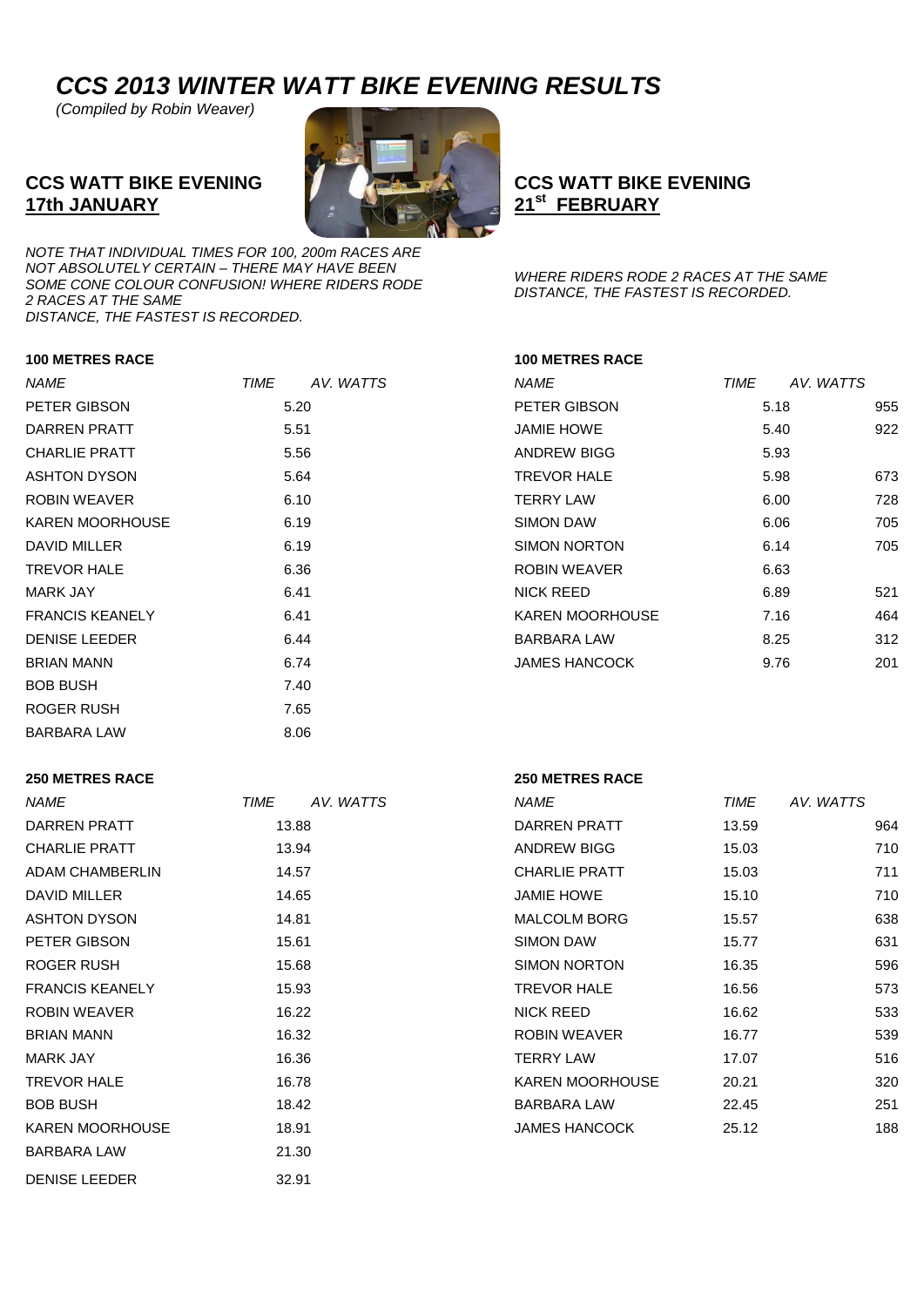### **500 METRES RACE 500 METRES RACE**

| <b>NAME</b>            | TIME<br>AV. WATTS | <b>NAME</b>            | TIME  | AV. WATTS |
|------------------------|-------------------|------------------------|-------|-----------|
| DARREN PRATT           | 31.77             | <b>DARREN PRATT</b>    | 29.22 | 777       |
| <b>CHARLIE PRATT</b>   | 34.57             | <b>ANDREW BIGG</b>     | 33.79 | 530       |
| ADAM CHAMBERLIN        | 35.35             | <b>CHARLIE PRATT</b>   | 34.13 | 521       |
| <b>ASHTON DYSON</b>    | 36.69             | <b>JAMIE HOWE</b>      | 34.26 | 516       |
| DAVID MILLER           | 37.21             | ROBIN WEAVER           | 35.02 | 488       |
| <b>BRIAN MANN</b>      | 37.88             | <b>MALCOLM BORG</b>    | 35.27 | 473       |
| <b>ROBIN WEAVER</b>    | 38.06             | <b>SIMON NORTON</b>    | 35.30 | 476       |
| ROGER RUSH             | 38.44             | TREVOR HALE            | 36.27 | 440       |
| PETER GIBSON           | 39.14             | <b>NICK REED</b>       | 37.29 | 412       |
| <b>TREVOR HALE</b>     | 39.92             | <b>SIMON DAW</b>       | 38.36 | 384       |
| <b>KAREN MOORHOUSE</b> | 42.43             | TERRY LAW              | 39.07 | 365       |
| <b>BOB BUSH</b>        | 43.35             | <b>KAREN MOORHOUSE</b> | 43.11 | 274       |
| <b>BARBARA LAW</b>     | 45.13             | <b>BARBARA LAW</b>     | 48.54 | 200       |

### **1000 METRES RACE 1000 METRES RACE**

| <b>NAME</b>            | AV. WATTS<br>TIME | <b>NAME</b>            | TIMI       |
|------------------------|-------------------|------------------------|------------|
| <b>CHARLIE PRATT</b>   | 1.15.57           | DARREN PRATT           | 1.12       |
| PETER GIBSON           | 1.15.78           | <b>CHARLIE PRATT</b>   | 1.15       |
| <b>FRANCIS KEANELY</b> | 1.16.20           | SIMON NORTON           | 1.17       |
| ADAM CHAMBERLIN        | 1.17.11           | <b>ANDREW BIGG</b>     | 1.21       |
| <b>MARK JAY</b>        | 1.18.58           | <b>KAREN MOORHOUSE</b> | 1.34       |
| <b>ASHTON DYSON</b>    | 1.18.61           | <b>BARBARA LAW</b>     | 1.44       |
| <b>ROBIN WEAVER</b>    | 1.20.11           | <b>JAMES HANCOCK</b>   | 2.18       |
| DAVID MILLER           | 1.21.76           | <b>ROBIN WEAVER</b>    | <b>DNF</b> |
| <b>BRIAN MANN</b>      | 1.22.19           |                        |            |
| <b>TREVOR HALE</b>     | 1.23.32           |                        |            |
| ROGER RUSH             | 1.23.40           |                        |            |
| <b>DENISE LEEDER</b>   | 1.26.04           |                        |            |
| DARREN PRATT           | 1.29.23           |                        |            |
| <b>KAREN MOORHOUSE</b> | 1.31.40           |                        |            |
| <b>BOB BUSH</b>        | 1.37.51           |                        |            |
| <b>BARBARA LAW</b>     | 1.40.37           |                        |            |

| NAME                   | TIME<br>AV. WATTS | <b>NAME</b>            | <b>TIME</b> | AV. WATTS |
|------------------------|-------------------|------------------------|-------------|-----------|
| CHARLIE PRATT          | 1.15.57           | DARREN PRATT           | 1.12.02     | 470       |
| PETER GIBSON           | 1.15.78           | <b>CHARLIE PRATT</b>   | 1.15.27     | 410       |
| <b>FRANCIS KEANELY</b> | 1.16.20           | SIMON NORTON           | 1.17.19     | 377       |
| ADAM CHAMBERLIN        | 1.17.11           | ANDREW BIGG            | 1.21.02     | 335       |
| <b>MARK JAY</b>        | 1.18.58           | <b>KAREN MOORHOUSE</b> | 1.34.01     | 255       |
| ASHTON DYSON           | 1.18.61           | <b>BARBARA LAW</b>     | 1.44.74     | 167       |
| ROBIN WEAVER           | 1.20.11           | <b>JAMES HANCOCK</b>   | 2.18.86     | 83        |
| DAVID MILLER           | 1.21.76           | <b>ROBIN WEAVER</b>    | <b>DNF</b>  |           |

JAMES HANCOCK 1.10.19 116

### **5000 METRES RACE 5000 METRES RACE**

| <b>NAME</b>     | TIME    | AV. WATTS | <i>NAME</i>  | TIME    | AV. WATTS |
|-----------------|---------|-----------|--------------|---------|-----------|
| DARREN PRATT    | 7.12.88 |           | DARREN PRATT | 6.43.36 |           |
| ADAM CHAMBERLIN | 7.42.37 |           | SIMON DAW    | 6.59.30 |           |
| CHARLIE PRATT   | 7.55.26 |           | MALCOLM BORG | 7.29.00 |           |
| KAREN MOORHOUSE | 9.11.03 |           | ROBIN WEAVER | 7.40.57 |           |

| <i>NAME</i>     | <b>TIME</b> | AV. WATTS | <b>NAME</b>            | TIME    | AV. WATTS |
|-----------------|-------------|-----------|------------------------|---------|-----------|
| DARREN PRATT    | 7.12.88     |           | DARREN PRATT           | 6.43.36 | 332       |
| ADAM CHAMBERLIN | 7.42.37     |           | <b>SIMON DAW</b>       | 6.59.30 | 300       |
| CHARLIE PRATT   | 7.55.26     |           | <b>MALCOLM BORG</b>    | 7.29.00 | 249       |
| KAREN MOORHOUSE | 9.11.03     |           | <b>ROBIN WEAVER</b>    | 7.40.57 | 233       |
|                 |             |           | <b>JAMIE HOWE</b>      | 7.48.44 | 223       |
|                 |             |           | <b>SIMON NORTON</b>    | 7.49.87 | 220       |
|                 |             |           | NICK REED              | 7.51.01 | 220       |
|                 |             |           | <b>TREVOR HALE</b>     | 8.14.75 | 191       |
|                 |             |           | <b>ANDREW BIGG</b>     | 8.16.24 | 191       |
|                 |             |           | <b>TERRY LAW</b>       | 8.32.60 | 174       |
|                 |             |           | <b>KAREN MOORHOUSE</b> | 8.51.67 | 158       |
|                 |             |           | <b>BARBARA LAW</b>     | 9.55.45 | 116       |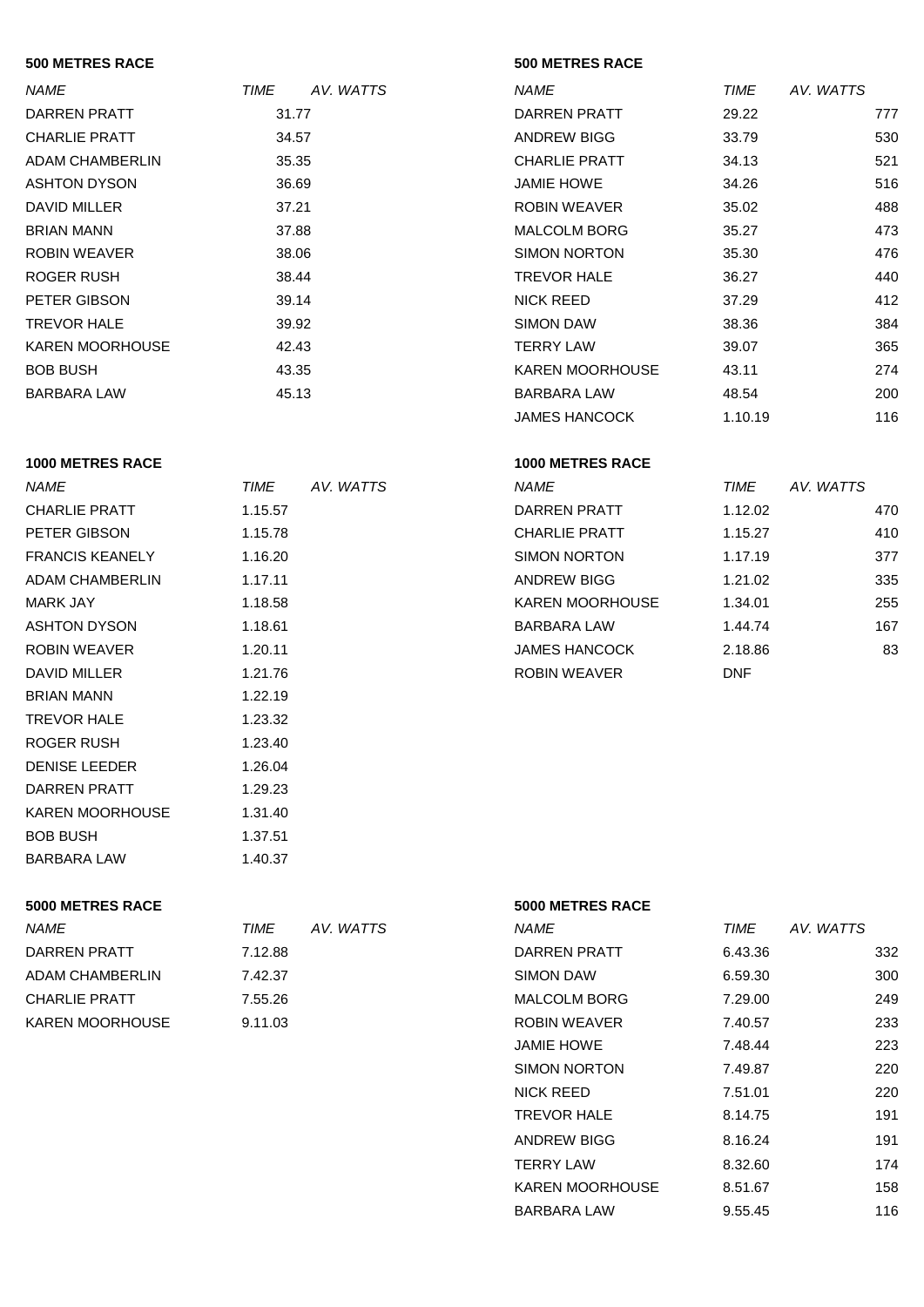## **Sudbury on Show 2013.**

*By David Fenn*

Sudbury on show happens biannually and is an opportunity for local groups to show off their activities. All participants, of which there were about 100, have a free entry into a Sudbury on show



handbook so it is also an excellent opportunity to gain some free advertising. Nick Reed and I arrived at the Church at about 9.15 am on Saturday 2<sup>nd</sup> February armed with our advertising boards, club handbooks, bottles and club flag. Robin Weaver had done a sterling job having the advertising boards produced in three days. Unfortunately the table space allocated to us proved to be rather small at about one metre square; however with the club flag erected we did have the tallest display at about 12' high. Following an opening speeches by the Town Mayor and Lord Phillips of Sudbury it was time to meet the visitors. Nick was soon engrossed in a long and detailed conversation with an elderly gentleman who was determined to relate his numerous ideas for improving the design of the bicycle. We had many notable visitors to our display including two former Sudbury Town Mayors who were very interested in our ideas for coaching and willing to assist with making contacts with local schools.

We also had a welcome visit from our club President who called in for a chat and provide some moral support. We were kept busy with a number of visitors indicating their interest in the Sunday morning rides with the proviso the weather would need to be both warmer and dryer, a common theme amongst the visitors. Participation in Sudbury on Show provides good exposure for the club; we also made some very useful contacts. Both Nick and I thought our participation was a worthwhile exercise which in some small way may help to encourage at least some of the visitors to get out on their bikes, hopefully with Cycle Club Sudbury.

## **CYCLING AWARENESS DRIVING TEST E-PETITION** *by Jonathan Weatherley*

Club members might want to consider signing the following e-petition (supported by British Cycling) which is in favour of making cycling awareness part of the Driving Test: *'Whilst the driving theory test has some optional cycling awareness questions, not everyone is tested with these and the practical driving test does not have any particular focus on cyclists. If drivers are not trained to be aware of cyclists and how to drive around them they will retain the lack of awareness after they pass their test. British Cycling supports the motoring organisations which are calling for harder tests and the inclusion of cycle awareness in the test. British Cycling's manifesto says: changes to the driving test to make cycle awareness a core part of driver training and testing with emphasis on how much space to give cyclists and how to safely overtake cyclists. We need to make this happen and stop people being needlessly killed on the roads.*'

(Source: HM Government e-petitions web site).

*To sign the petition, click on the following* link[:http://epetitions.direct.gov.uk/petitions/44](http://epetitions.direct.gov.uk/petitions/44059) [059](http://epetitions.direct.gov.uk/petitions/44059)

Currently only around 12,000 have signed up. 100,000 names are needed for it to be debated in Parliament.

**-------------------------------------------------------------**

## **A RANT ABOUT MANNERS**  *By Mark Gentry*

I think that cyclists and car drivers should try to get along better. We share

the same roads and, as with any other form of war, hostilities carry on until the opposing groups sit down and work things out. But there has to be one side which takes the initiative and tries to do things to start to help the situation.

Don't get me wrong. I know that there will always be the maniacal drivers who know the road is just for them and no one else. They just don't care what happens until someone is killed or injured, at which point they become overwrought with remorse and sorrow. Unfortunately, too late. I get just as angry as any other cyclist at the ridiculously dangerous

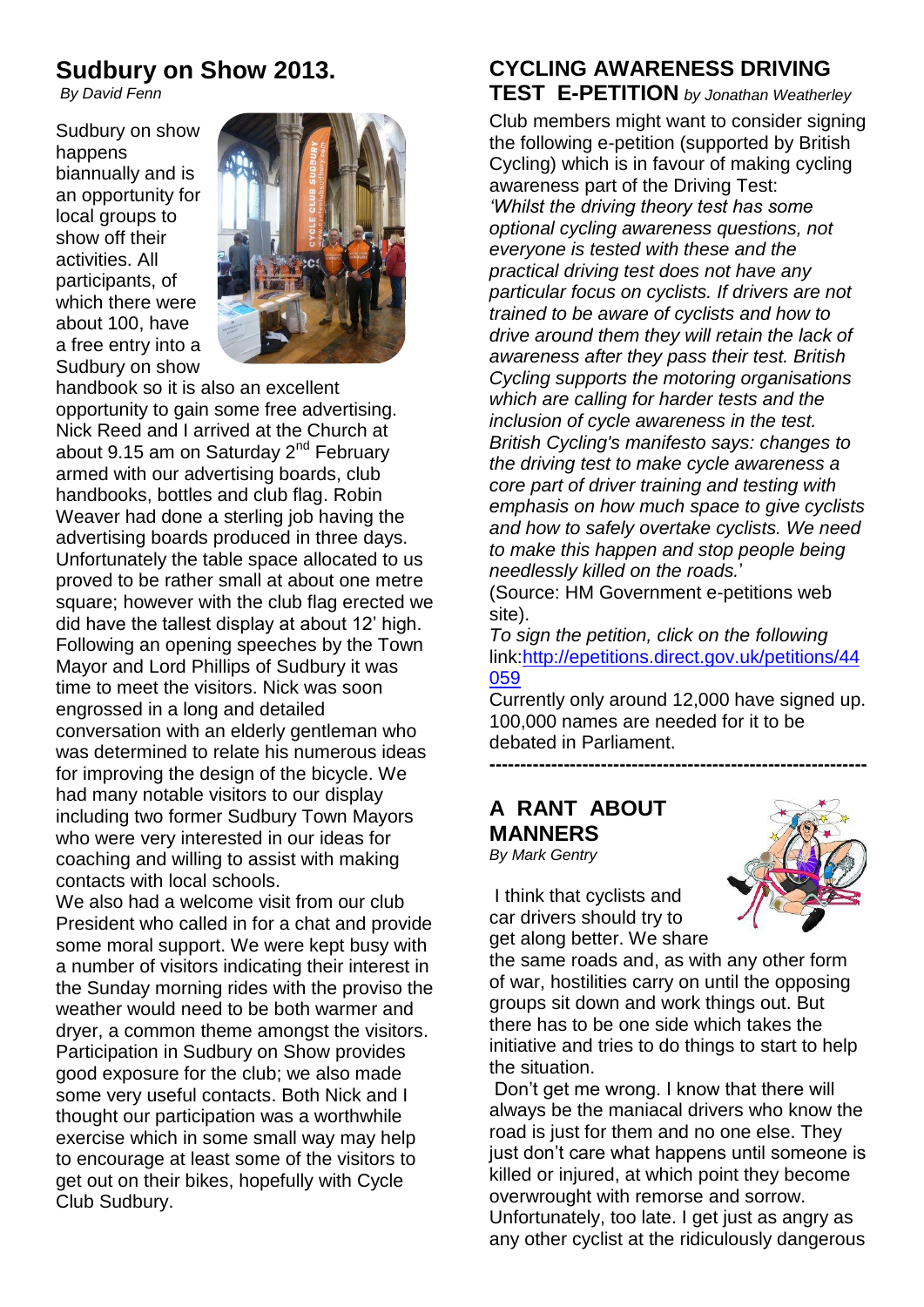things the so-called "drivers" do. "Screwydrivers", I call them. "They don't like screwdrivers' up 'em", I say, to mis-quote Corporal Jones.

There are the ones who overtake when they can't possibly see whether there's anything coming in the opposite direction; the ones who squeeze past on narrow sections of road, when there is a wider section a little way ahead. The ones who overtake and then swing in to an opening on the left, making us engage emergency braking procedure. The ones who drive behind on wet, leaf-strewn lanes, so close that there would be certain injury and quite possibly death, if a cyclist were to fall off. And all that these stupid actions, and others, gain for the motorist is a very few seconds. Very often only five or ten, which they probably use gainfully sitting in the car admiring their wonderful vehicle's dashboard layout.

But, I get as mad as any other car driver, when, what I can only call "bike-riders" jump up on the pavement to get round some perceived obstruction; when they ignore traffic lights; when they ride over zebra crossings; when they zoom out of side roads in the confidence that the cars will swerve out of their way; when, at night, they have no, or very inadequate, lighting. I don't include any of us in this section of the cycling public. Obviously, many of these "cyclists" engage in really dangerous actions, but, there are also actions that are best described as "unfair". I realise that unfairness is almost an obsolete word now, but I think, probably these unfair actions annoy drivers more, because, at least, with dangerous actions there is the possibility of the offender getting his/her come-uppance.

I agree that riding two-abreast is our right and that conversation is very difficult when riding in line astern, and the view, often leaves much to be desired but on busy roads and where there are

central refuges and bollards in the road, I think that to keep cars queuing up behind is a bit unnecessary, and, unfair. Of course they shouldn't overtake AT the bollards but at least give them the chance to go in between. On very narrow lanes it is perhaps wise to ride side by side to prevent any dangerous passing manoeuvres but on medium width

roads, riding in line for a minute or two would make the world go round a little smoother. On long stretches of narrow road, leaving a two or three-car gap between groups would help and, in extremis, pulling over to let vehicles past wouldn't ruin the whole ride I don't claim, in any way whatsoever, that I am a good cyclist. I cringe internally at the thought of some of the things I have been guilty of, both as a cyclist, and a motorist. I do, though, think that it is annoying when cyclists and motorcyclists weave through stationary traffic to gain a small advantage. Equally, when they ride up the inside of a queue at traffic lights, it only serves to annoy drivers, and, I believe, that is how SOME riders are injured by juggernauts turning left. I must say here that the criminally – murderously - inadequate mirror provision on these horrors is truly iniquitous and were it car drivers dying; something would have been done about this long ago.

A final and slightly different point is that horses are very silly animals but can cause a great deal of damage and injury. A lot of motorists don't seem to realise this and they treat horses as inconsiderately as they do us but if they saw the damage a horse can do to their precious cars they might drive with more consideration. From the horse rider's point of view, whereas cars can be heard from a distance, cyclists whiz along almost silently. Horses don't react well to surprises and it helps riders very much if they can have a warning as soon as possible. A shout "hello" or a whistle gives the horse a chance to register our presence and be less surprised. It helps to pass as slowly as is reasonable, so as to pose less of a threat to these idiot animals

I realise that many will not agree with these opinions, but the more cyclists who can say that they have been considerate to other road users, the more weight we have behind our undeniable human right of equal consideration. With the numbers of riders killed and injured these days, something must be done and we must start somewhere. And there is no weakness in being the group strong enough to say that we know what is right and there is less ammunition for those trying to put the blame on us.

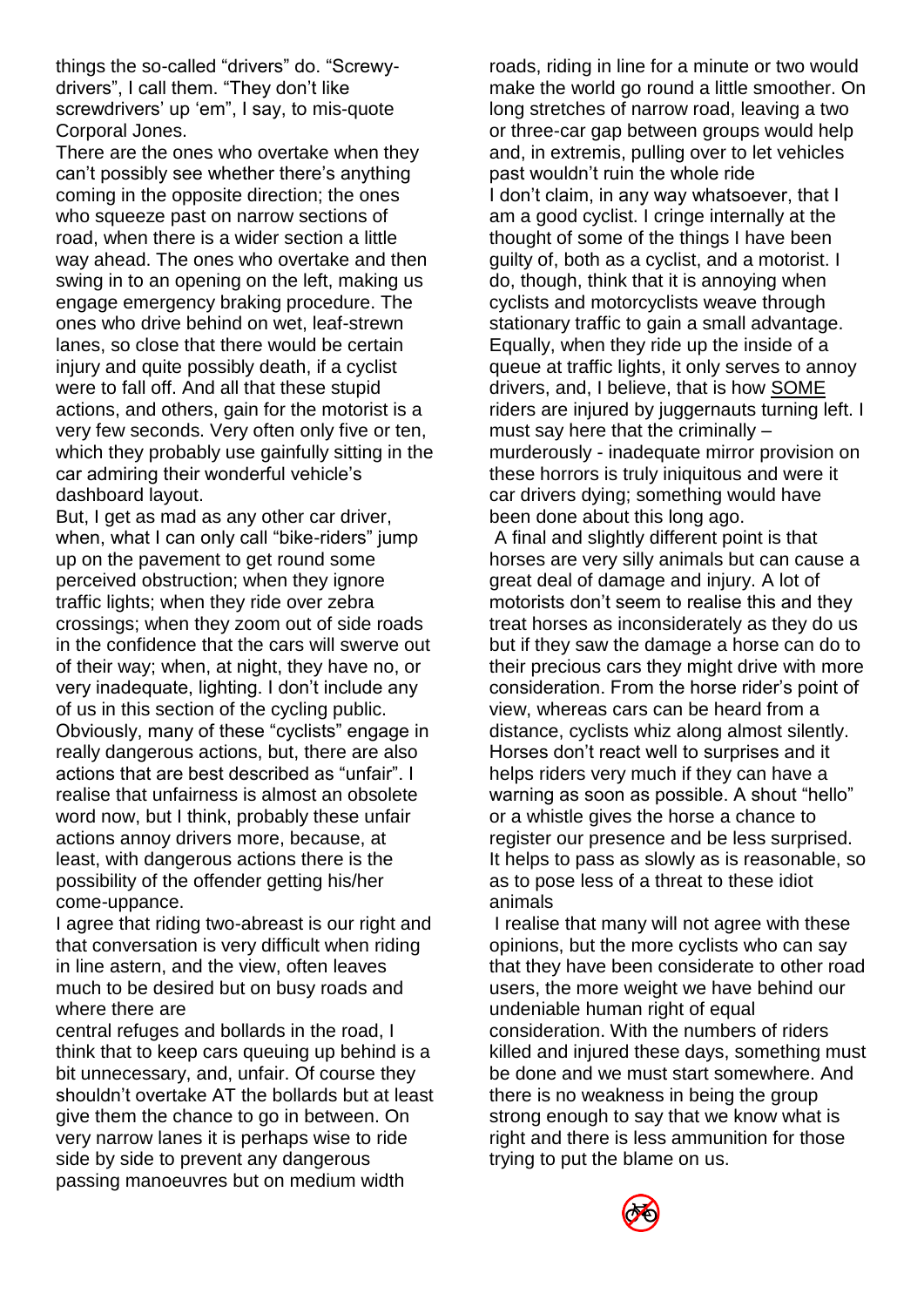## *C.C. Sudbury 'Mad March Hilly' (BS24/R) 22mile Open T.T. Startsheet Sunday 3rd March 2013*

## *No. Name Club Cat Start time*

- 1. Clive Gilham CC Sudbury V 8.31
- 2. Andrew Renshaw Boxford Bike Club V 8.32
- 3. Simon Norton CC Sudbury V 8.33
- 4. David Rudling CC Sudbury V 8.34
- 5. Mathew Shotbolt CC Sudbury S 8.35
- 6. John Bradbury Boxford Bike Club V 8.36
- 7. Robert Wallace CC Sudbury S 8.37
- 8. Emma Beard Stowmarket & District C.C.- Orbea/Autostrasse LS 8.38
- 9. Gerry Barton West Suffolk Whs V 8.39
- 10.Simon Wright C.C. Sudbury V 8.40
- 11 .Denise Leeder C.C. Sudbury LV 8.41
- 12. Kirsty White C.C. Sudbury LV 8.42
- 13. Curtis Caba Boxford Bike Club V 8.43
- 14. Peter Beard Stowmarket & District C.C.- Orbea/Autostrasse V 8.44
- 15. Jason Bouttell Team Velovelocity.co.uk S 8.45
- 16. Kelly Wagland Boxford Bike Club V 8.46
- 17. Richard Porter Boxford Bike Club V 8.47
- 18. Mike Remblance Wolsey Road Club V 8.48
- 19. Lee Nowak Kings Lynn Cycling Club V 8.49
- 20. Simon Daw C.C. Sudbury V 8.50
- 2.1 Matthew Shinn Boxford Bike Club V 8.51
- 22. Charlie Pratt C.C. Sudbury J 8.52
- 23. Nick Baker CC Sudbury V 8.53
- 24. Paul Rooke West Suffolk Whs S 8.54
- 25. David Staff Team Velovelocity.co.uk V 8.55
- 26. Darren Rule C.C. Sudbury V 8.56
- 27. Darren Pratt C.C. Sudbury V 8.57
- 28. Nick Rivett North Norfolk Wheelers V 8.58
- 29. Adrian McTigue Plomesgate CC V 8.59
- 30. Phil Jarvis Colchester Rovers CC V 9.00
- 31. David Crisp Stowmarket & District CC S 9.01
- 32. David Cole Boxford Bike Club S 9.02
- 33. Colin Lown Ipswich BC V 9.03
- 34. James Rush C.C. Sudbury S 9.04
- 35. Mark Arnold Team PedalRevolution.co.uk S 9.05
- 36. Nicholas Webber Colchester Rovers CC V 9.06
- 37. Andrew Kennedy Ipswich BC V 9.07
- 38. Gary Smith Kings Lynn Cycling Club V 9.08
- 39. Ben Caisey Stowmarket & District CC S 9.09
- 40. Paul Jay Team Velovelocity.co.uk S 9.10
- 41. Barry McDonald Velo Schils Interbike R.T S 9.11
- 42. Neil Hornett Eagle Road Club S 9.12
- 43. Andrew Leggett Stowmarket & District C.C.- Orbea/Autostrasse S 9.13
- 44. Andre Dyason Team Swift V 9.14